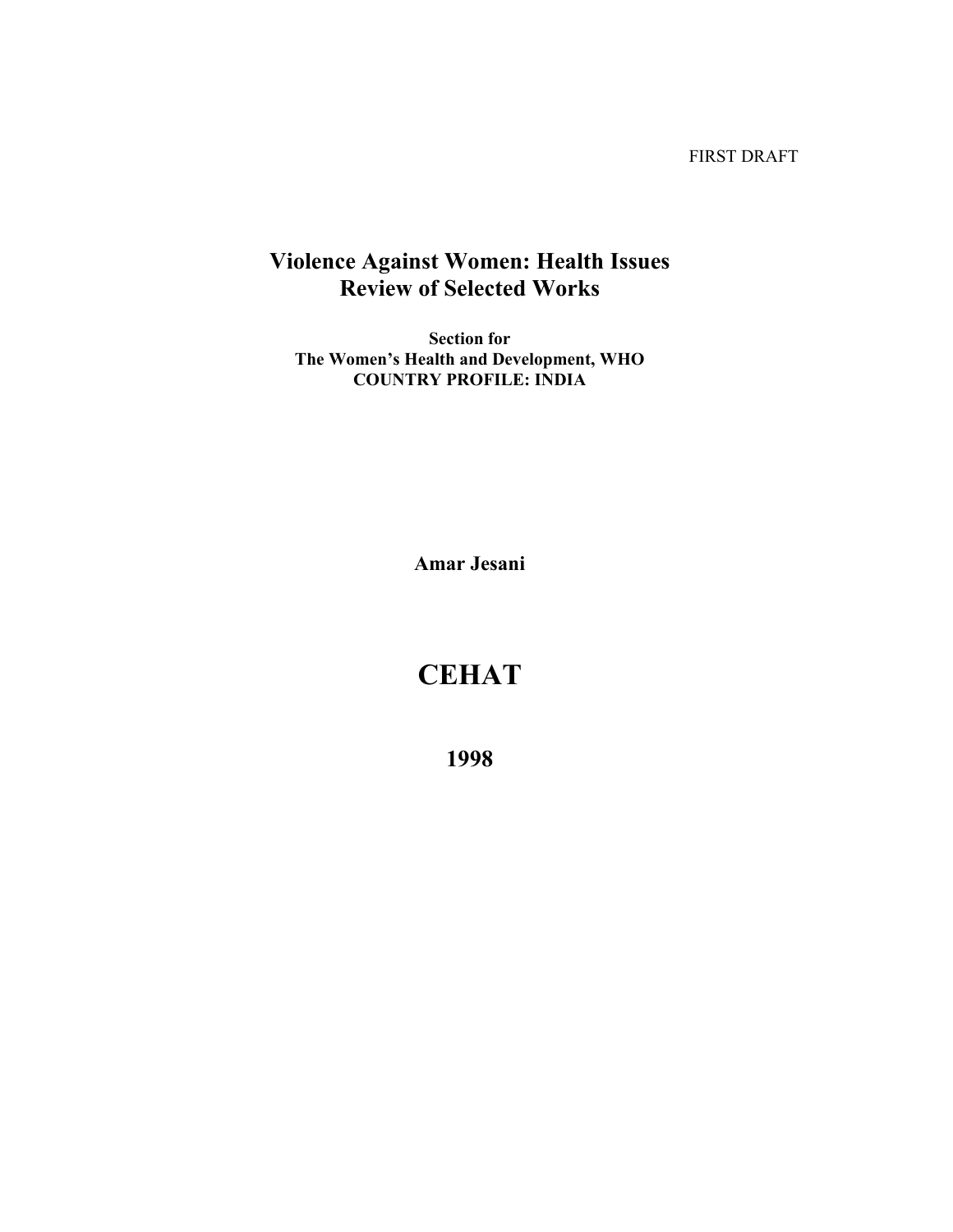## **Violence Against Women: Health Issues Review of Selected Works**

### **Society and Violence Against Women:**

English Common Law tradition, the Rule of Thumb: "it was legal for a man to beat his wife as long as he beat her with a stick no wider than his thumb".

Napoleonic Code: Women, like walnut trees, should be beaten daily.

Manusmriti: "If a wife, a son, a slave, a menial servant, or a full brother has committed an offense, they may be beaten with a rope or with split bamboo cane, but only on back of the body, and never on the head; anyone who beats them anywhere else will incur the guilt of a thief". (Laws of Manu, 1991, pp.184) "..... stealing grain, base metals, or livestock; having sex with a woman who drinks wine, killing a woman, servant, commoner, or ruler' and professing atheism are all minor crimes". (pp.257) "A woman's mouth is always unpolluted". (pp.113) "There is no ritual with vedic verses for women; this is a firmly established point of law. For women who have no virile strength and no vedic verses, are falsehood; this is well established". (pp.198)

A declaration adopted by the General Assembly of the United Nations in 1993 defines violence against women or gender based abuse as:

"any act of gender-based violence that results in or likely to result in, physical, sexual or psychological harm or suffering to women, including threats of such acts, coercion or arbitrary deprivation of liberty, whether occurring in private or public life." (Economic and Social Council, 1992)

The great surge of women's movement in the 1980s brought issue of violence against women on the political agenda of the country.

#### **Violence against women as a public health issue:**

Lori Heise, Alanagh Raike, et el (1994), surveyed 18 key studies from a variety of less developed coutries and discussed them in relation to findings from studies in the developed countries to show that violence against women is a significant public health issue. In her World Bank Discussion paper, Lori Heise, et el, (1994) have used and analysed the data on DALY (Disability Adjusted Life Years lost) collected by the World Bank and concluded that "at a global level the health burden from gender-based victimisation among women age 15-44 is comparable to that posed by other risk factors and diseases already high on the world agenda,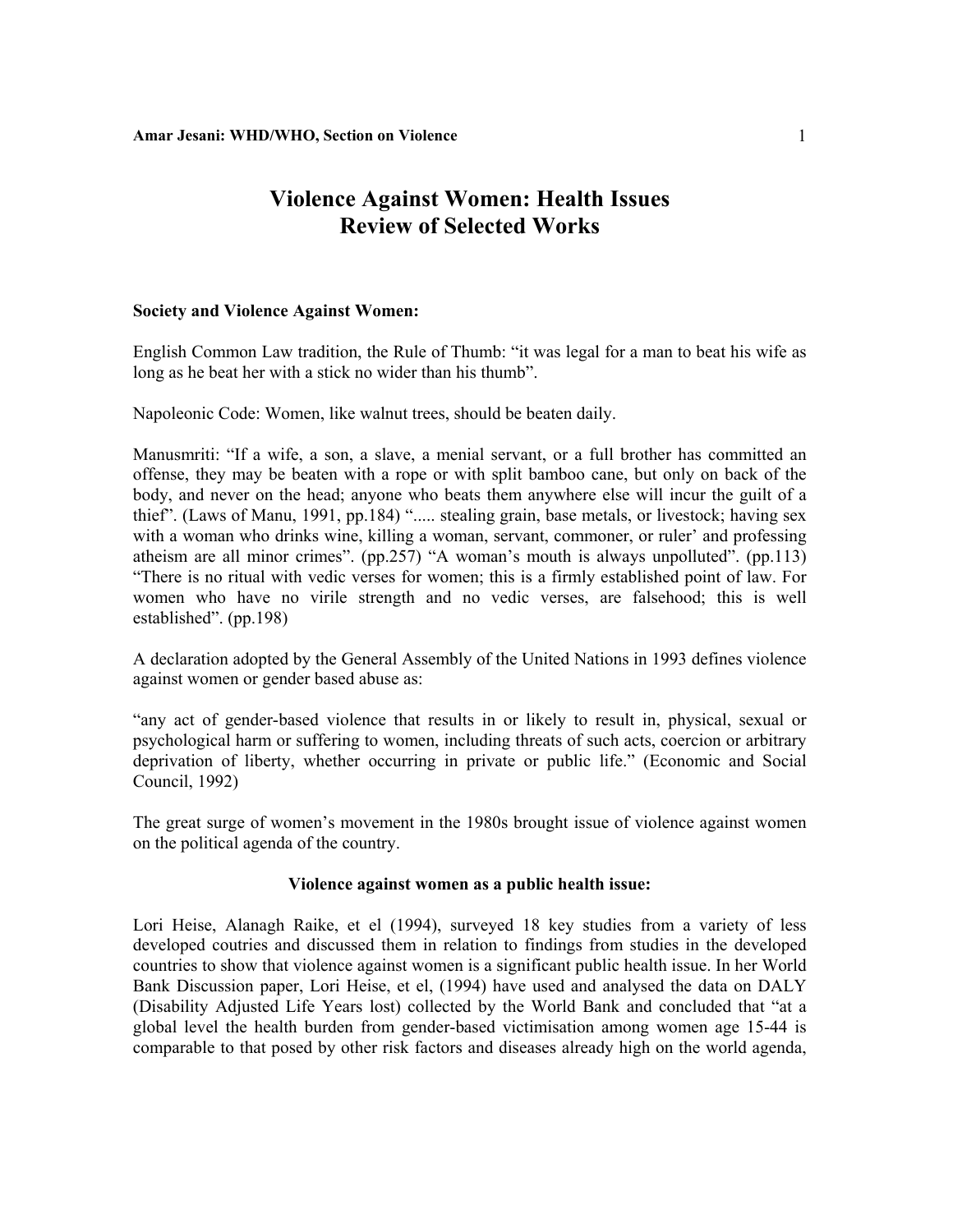including the HIV, tuberculosis, sepsis during childbirth, cancer and cardiovascular disease" (pp. 17). According to these estimates, rape and domestic violence account for 5% in the devloped countries and 16% in the less developed countries of the healthy life lost to women in reproductive age. This paper also reviews 40 key studies on violence against women from various countries in the world.

Although there is no other comparable independent estimates of prevalence of violence against women in India available, findings of various smaller and methodologically different studies seem to be pointing to high level of health problems due to violence for women. We are interested in knowing both the women's health problems due to violence and the response of the health professionals while confronted with the victims of violence. We review below some of the studies in order to highlight work done so far and to identify the areas needing attention of health workers, activists and researchers.

#### **Review of Indian Studies:**

### **PREVALENCE OF VIOLENCE:**

In the World Bank Discussion Paper of Lori Heise quoted above, two studies from India are reviewed. One by Mahajan A (1990) and another by Vijayendra Rao and Francis Bloch (1993). We could not get a copy of both the studies for review, however, we had an opportunity to read a book on the subject by Mahajan A and Madhurima (1995) describing the full study. In this book they have given a study of 115 women in the lower caste households in one village at the outskirt of Chandigarh in Punjab. They found that as many as three fourth (87 or 75.7%) women reported physical violence against them by their husbands. Further, of these 87 women, two third (58 or 66.7%) said that they were beaten regularly. In the paper of Mahajan A (1990) quoted by Heise (1994), it was found that 75% of scheduled caste men admit to beating their wives while only 22% of higher caste men admit to beatings. Further, 75% of scheduled caste wives reported being beaten frequently. Rao and Bloch (1993) - as quoted by Heise (1994), studied 170 women by taking 100% sample of potter community in three villages in rural Karnataka. They found that 22% of women report being assaulted by their husbands, while 12% reported being beaten on the average 2.65 times in last one month. From their informal interviews and ethnographic data they concluded that prevlence rates are "vastly underreported".

In a study done at the NIMHANS, Department of Psychiatric Social Work, Bangalore, Bhatti (undated), separately both spouses in 120 families drawn from high, middle and low income groups, and theses groups were matched for religion and age. The family violence was defined as "an act performed by a family member to achieve the desired confirmity which carries negative emotional component". Five components of violence- physical, verbal, social, emotional and intellectual- were covered. It was found that some form of violence against women was prevalent in families of all income groups. 88% of women in the low, 43% in the middle and 35% in high income families receive physical and verbal violence. However, 65%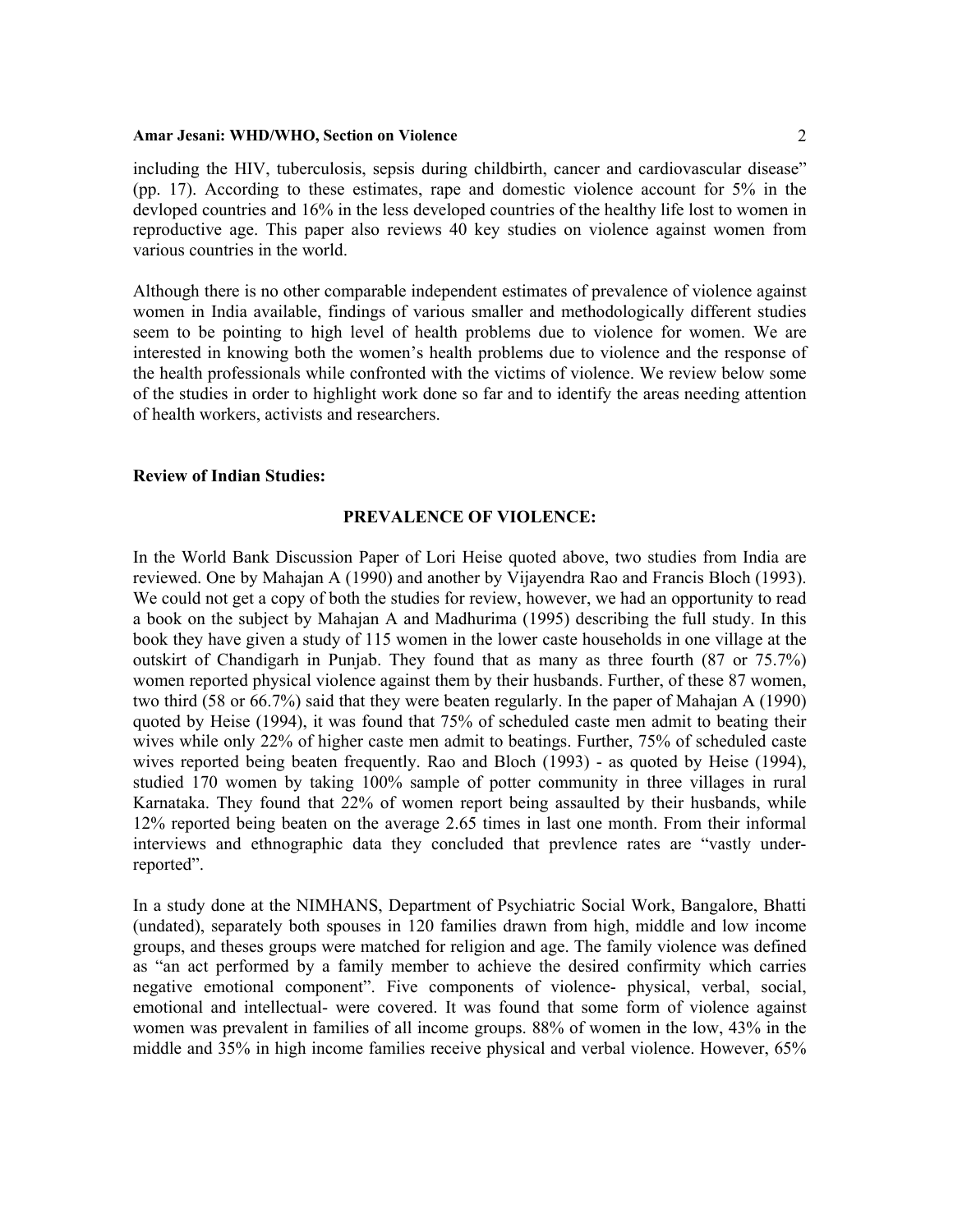of women in high income and 57% in middle income families received social, emotional and intellectual violence. Thus, the "less" violence apparent in the middle and high income families was due to "higher" prevaalence of non-physical and non-verbal violence. From the study he concluded that wife battering is culturally detrmined phenomenon and the form of violence is related to the status of women. He observed that the members of low income families are involved in *complimentary power struggle*, i.e. attack and resist, while the members of middle and low income families are engaged in *symmetrical power struggle*, i.e. attack and counterattack. From this he suggests that the family dynamic generate some specific patterns of violence. Lastly, he concludes that since family violence is a life style perpetuated by culture, it could be counter-acted only by making fundamental changes in the national policies.

Sathyanarayan Rao and his collegues (1994) from the Department of Psychiatry in the Medical College at Mysore studied 230 urban middle and upper class women who were married and and had stayed at least for a year with the partner, to understand the pattern and causes of psychological violence against women in the family. The main psychological and emotional violence reported by them included ignored feelings (20%), refusal to work (14%), humiliating in public (13%), withholding of affection (12%) criticism/shouting (12%), rediculing value/beliefs (11%), refusal to socialise (10%), controlling money/decision (10%) etc. Women's dominant reaction to violence was found as seeking permission to spend money and for socialisation (33%) and watching the mood of husband (31%). The main causes for violence given by women included financial problems (65%), stress at work (43%) and jealousy (40%).

Some data on prevalence of sexual violence against women come from a survey of urban English and Kannada speaking and rural Kannada speaking girls in schools and colleges of Karnataka. Ganesh (undated but apparently prepared in 1994 or 1995) conducted interactive workshops with 348 girls (age group 15 to 17 years) in elevan colleges and schools, provided introductory inputs, had discussion and then canvassed a questionairre. The study covered eve teasing, molestation/sexual overtures and serious forms of sexual abuses including rape. In each case it inquired into the self blame felt, the time when and to whom the disclosure on the experience made and girls reactions to the abuse. The findings of the study are revealing. It was found that 83% of these girls experienced eve teasing, 13% of them at the age less than 10 years; 47% have been molested or experienced sexual overtures, 15% of them at the age less than 10 years; and 15% of them hav experienced serious forms of sexual abuse including rape, 31% of them were less than 10 years old when that occurred. Significantly, the study discovered that the tendency to self-blame increases with the seriousness of the abuse - 20% of those eve teased, 37% of those molested and 50% those seriously abused felt self-blame. Further, the tendency to self-blame increases as one goes down the social ladder and moves from urban to rural representation. On the other hand there was some decrease in the rate of disclosure with the seriousness of abuse - 86% eve teased, 67% molested and 61% seriosly abused girls made disclosure to somebody sometime. In both, the molestation and serious sexual abuse cases, more than half (55%) abusers were male family members. And lastly, the study found that the preponderant effects of abuse on the girls were sadness, depression, anger, helplessness and distrust of men.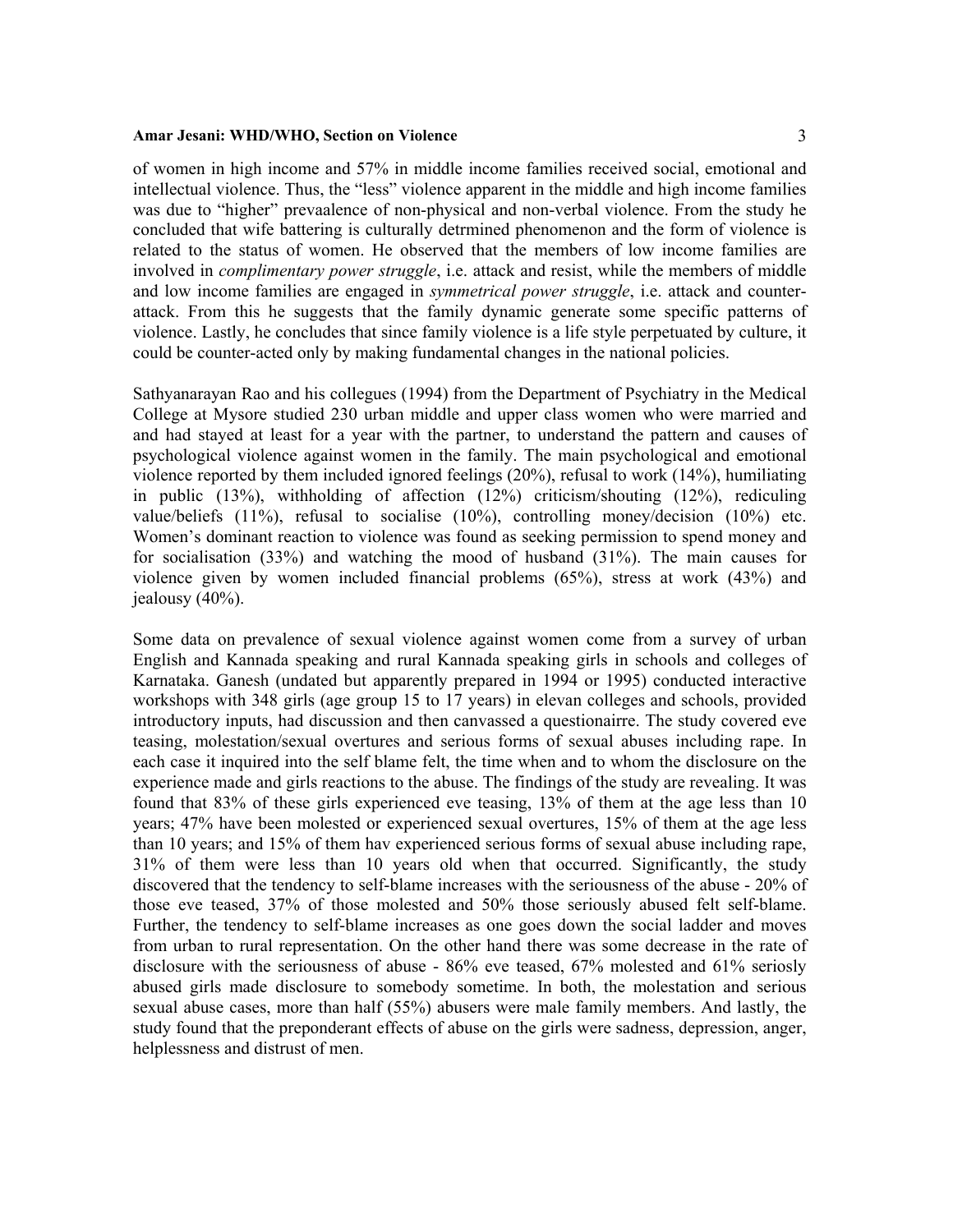In Maharashtra, the problems of deserted women were actively taken up by women's movement in the 1980s and early 1990s. In 1987, the Samata Andolan surveyed 55 villages in Sangamner taluka of Ahmednagar district. In theses villages they found 621 deserted villages and according to their estimates, there were 2000 deserted women in Sangamner taluka, 20-25 thousand in Ahmednagar district and 600,000 in Maharashtra state. Of the 621 deserted women identified by them, the husbands of 585 had married again without giving legal divorce and any maintenance to these women. (Datar, 1993, pp.154)

## **STUDIES OF SURVIVORS**

Flavia Agnes (1984) studied 25 middle class and 25 working class battered women. Few papers and case studies from this research have been published and presented in the conferences (e.g. D'Mello, Savara, undated). She found that prevalence of violence cuts across age and socioeconomic class barriers (half of them were having jobs). Half of women in their sample were beaten within the six months of their marriage and having children did not decrease the violence. The immediate cause of violence reported was arguments over money, jealousy and suspicion about woman's character, instigation by in-laws, housework, alcohol, woman's desire to work outside home or her high esteem, disputes over children and extra-marital affairs of husband. This study mainly recorded physical and sexual violence against women. However, it provides a record of the kind of injuries suffered, viz. deep cuts requiring stitches, broken bones, miscarriage and nervous break-down. They also noted that most of these women did try to find some assistance, which included, going to parents' home, staying with friends, staying alone, seeking advice of counsellors and religious heads, complaining to police and going to rescue homes.

Using qualitative data of this study, Agnes looks at many aspects related to the problem. She very forcefully explodes several myths related to the battering. The myths exploded are: (1) middle class women do not get beaten; (2) victim of violence is a small, fragile, helpless woman belonging to working class; (3) a man who beats wife is from lower strata, frustrated, alcoholic or a paranoid man, or man who is already aggressive in his relationship with the world beats his wife and wife is only one of the victims; (4) she must hve provoked him or she deserves, or must have asked for it, or that good wives do not get beaten, that a long standing battering relationship can change for the better; (5) the husband who beats is not a loving husband; (6) since the woman does not leave the house, she must not mind getting beaten or must be liking it. Agnes' study confirms Lenore Walker's cycle theory of violence, i.e. three stages in the battering - tension building period, the explosion (acute battering) and the calm loving respite. The study also examines behaviour of police towards the battered women, the inadequacy of existing laws and aboveall critiques the functioning of the traditional rescue and shelter homes. It identifies the support (legal aid, shelter/home, job, etc.) needed by the battered women. Although it records injuries suffered by battered women and discusses the "cruelty" as a ground permitted by law for getting divorce, it does not deal with the role played by health services and health professionals. Apparently, in the case studies this aspect was not persued adequately.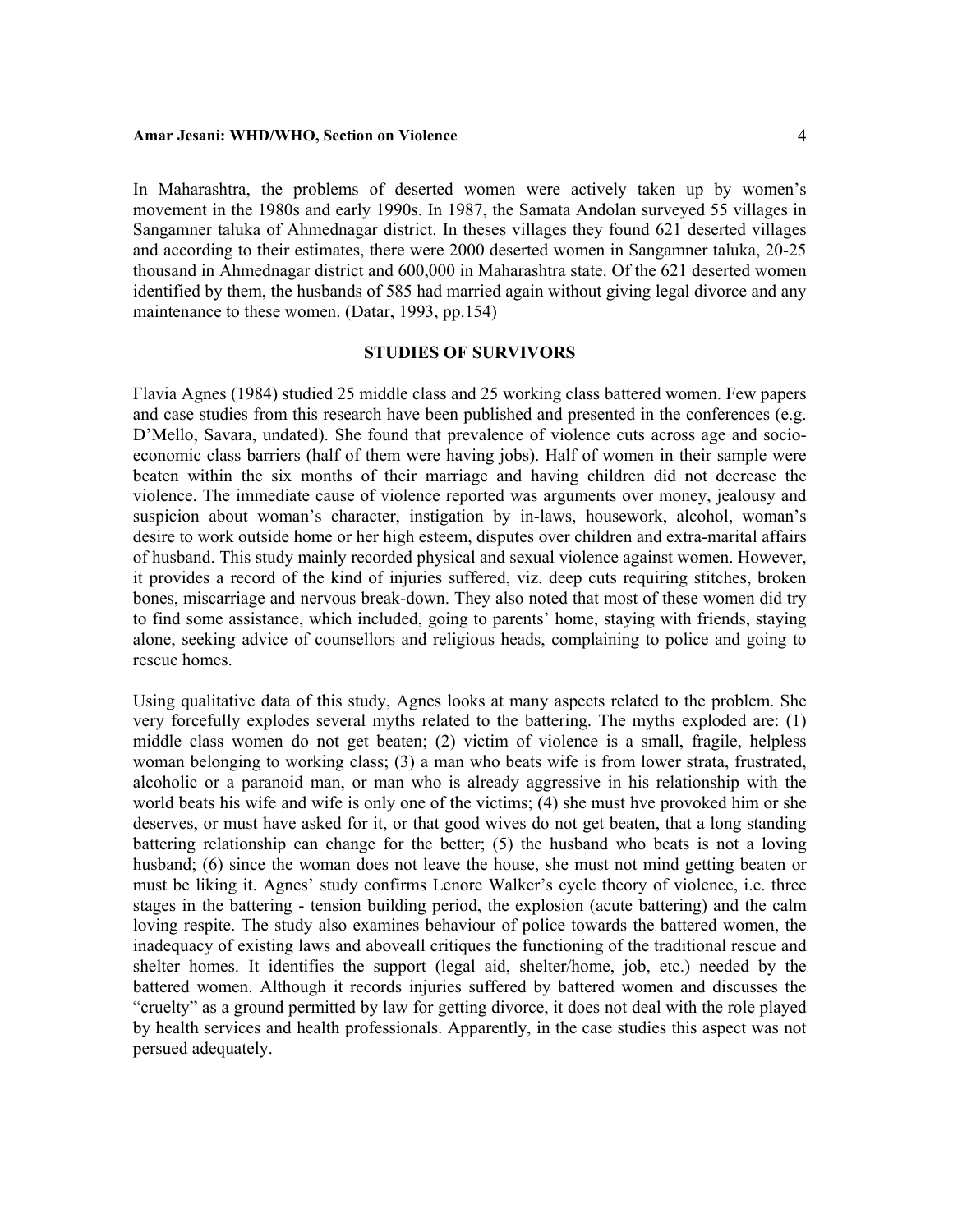In another similar study, Sheila Rebello (1982) surveyed 50 (30 rural and 20 urban) battered women in South Kanara district of Karnataka. The urban women surveyed were from Mangalore while the rural women were from nine villages in three taluka of the district. In 20 cases, the information was collected through informal talk or the researcher knew about their lives due to close association, while for 15 cases were personal interviews were conducted and for the other 15, information was collected from counsellors. Her findings are also in the similar line, that the existence of wife beating cuts across the class, education, age groups, religion, duration of marriage, number of children, type of marriage (love or arranged), dowry paid in marriage, type of family (joint or nuclear), alcohol intake by husband and the occurance of extr-marital affairs by any spouse. However, there are certain immediate causes of beating, and they include husband's drunkenness, demand for money from wife, conflict on household expenses, forcing sexual intercourse, suspicion of wife's infidelity, disputes regarding decision making, husband's affairs with another woman etc. Rebello examines roots of the problem. Issues identified are religion and culture which have strictures against women and give them low status, legal system and mass media which are insensitive and pitted against women, the patriarchal faamily structure, the fristrations experienced in the class society and attitude of the family and neighbours towards the wife beating. She also looks into the reasons why battered women continue to live with their husbands and believes that the only hope for removing battering is unity and struggle by all women for their rights.

Using material from interviews conducted with middle class and upper middle class women in Delhi, belonging to different regional and professional backgrounds, Meenakshi Thapan (1995) examines images of body and sexuality in women's oppression - particularly psychological and emotional violence, in nuclear and joint families. In the situation of pschological violence, she concluded that women's femininity get defined largely in terms of their body-shapes, their sexuality, and their inability to conduct themselves within the dictates of a normative femininity. Women too collude with their oppressors by accepting prevailing definitions of femininity and the female body which they translate into their own ideals of femininity so that its oppressive nature remains hidden even to them. Lastly she concluded that women were helped in maintaining and beautifying their bodies and therefore in the perpetuation of their oppression, by an extremely competent system of cultural norms and practices that seem to exist for this purpose. She suggests that there is a need to explore the possibilities of an autonomous perception of femininity which is not geared to the gaze of the other but is an expression of a woman's innermost self.

Seshu and Bhosale (1990) studied 50 judgements delivered between 1987-9 by the Sangli District Court. In this court during the period, 120 cases of dowry deaths and 20 cases of attempted dowry deaths wererecorded. In the former, 68 cases were decided with only 7 (10.3%) convictions, and in the latter, 15 were decided with 3 (20%) convictions. Of the dowry deaths cases, they studied 5 cases of convictions and radomly selected 44 cases of acquittals. Of the attempted dowry deaths cases, they studied 1 case of conviction. In addition to studing theses 50 cases (49 deaths and one survivor of attempted murder), they also did case studies of 2 deserted women, 2 women victims of harassment, and interviewed mother-in-laws, lawyers,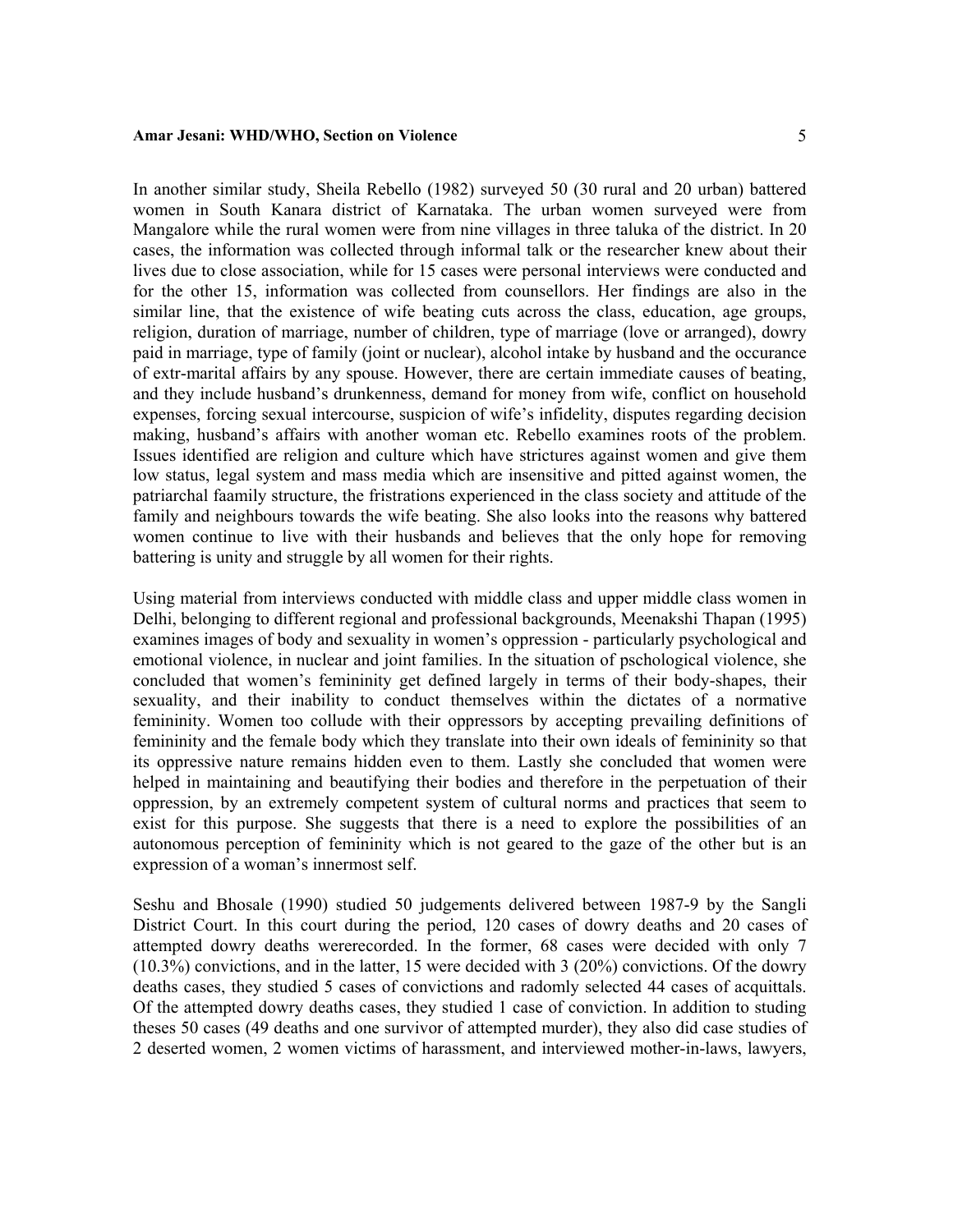social workers etc. Of the dowry deaths cases, 14% took place within 1st year of marriage, 30% in 2nd years, 42% between 3rd and 5th year and 10% between 6th and 7th years. Thus, 96% of deaths were ithin 7 years of marriage and yet, the police had registered only 24% of cases under the section 304(B), dowry death, one of the definition for which is death within 7 years of marriage. Further, it was found that harassment of 70% of women victims was started in husband's home in the first two years of marriage. These women had also not taken the harrassment completely lying down. 98% of victims had rebelled against the harassment. However, such rebellion, described as "arrogance", "back-answering", "not-obeying-advice", "not-adjusting" etc., had invited more violence followed by desertion or death. There was representation of almost all religions and castes, rural and urban areas, educational level, and economic status; thus indicating that such deaths were common in all strata of society. The women who died were young, 88% of them being from the age group 15 to 25 years. 82% of victims came from joint families, and in 86% of cases the principal accused was husband. However, all or some family members also partook in the violence.

Another important finding was that 58% of victims were childless, another 22% were having only female children and the rest, only 20% had maleas well as female children. Interestingly in 58% cases, dowry was not mentioned as a cause of harassment and death. Interestingly, when dowry was mentioned as a cause in 42% cases, the police did not record the nature of harassment or cruely committed against victims. This omission, perhaps deliberate, led to acquittal as the judge did not accept the prosecution's allegation in the absence of description of the harassment. Of the cases where dowry was not mentioned (29 out of 50 cases), the nature of harassment included physical violence (59%), mental torture (28%), molestation by family members and perversity (10%) and starving (3%). The killing of women in family violence show a definite pattern, 46% of women died of burns and 34% by drowning. Thus fire and water accounted for 80% of deaths in the family violence in this study. Interstingly in none of the deaths studied, the victims had left a suicide note, while 15 women had given dying declaration (DD). Seshu and Bhosale found that the court termed many of the DD "untruthful" as there was no reference to the DD in the FIR, it was not recorded in actual word of the deceased, it was not in a question-answer form, medical certificate was not obtained before taking it, there were two contradicting DDs and so on.

## **EXPERIENCES OF WOMEN'S ORGANISATIONS WITH VICTIMS**

Several women's organisations have been working with battered women. Narrating their experiences with battered women, the women from Saheli (1986), New Delhi, felt that the pattern of violence differs from one class to another. At the *bustee* level, there is nothing private in a husband beating his wife, half the neighbourhood is witness to the act. The sympathies for the wife are according to rules already established. If the husband is an alcoholic or a womaniser, there is always a lot of sympathy for the wife and the neighbour often reach out and help the wife by stopping her husband. But if they perceive the husband as a decent sort of man, with no mjor vices, the blame is usually laid on the wife, basically because wife beating is considered legitimate. In the upper and middle classes, where privatisation of both emtions and acts is given a very high priority, the situation is very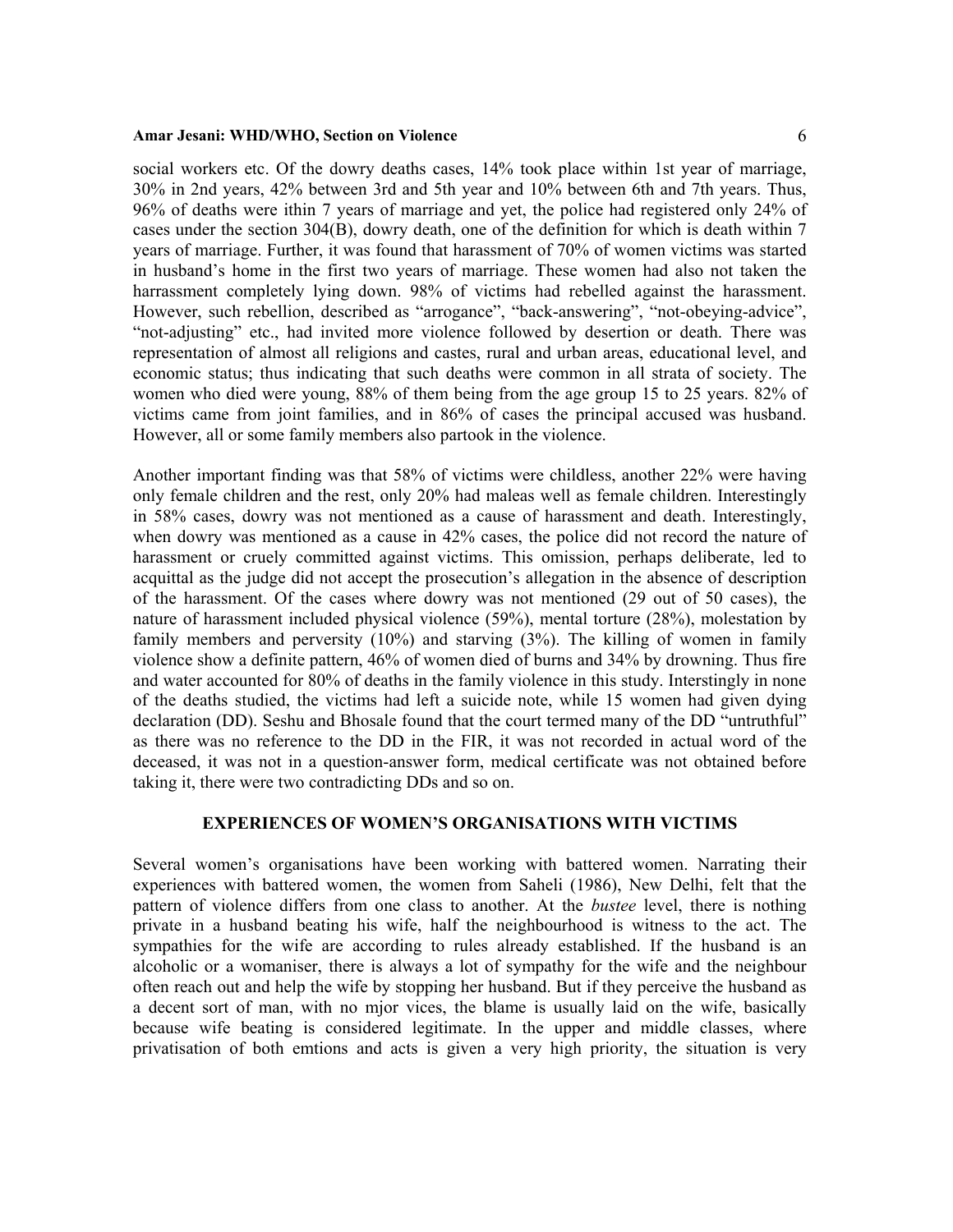different. Very often, no one else - even in the house - knows what is happening. The first time when a wife confides in a friend or relative, it is received with stunned silence and disbelief, accompanied with the usual set of questions - "but he is so educated", "so well employed", "not excessive in his habits", "so respectable", etc. One levelling point between all these classes (if the husband is not an alcoholic/womaniser or has no other social vice) is the attitude that the wife must have provoked the husband, it could not be all his fault - which in other words is the overall acceptance of physical violence towards the wife. The experiences at the Saheli made it clear to them that, (1) An odd slap or a kick now and then was not perceived as something major, (2) The connection between the above and regular physical assault was not perceived. (3) A lot of women who suffered physical abuse were willing to continue to suffer provided "he" would change his other haabits. (4) No woman perceived it as an act which was to be condemned unequivocally. From this they concluded that women had a very low selfesteem. Yet, paradoxically, somewhere in the subconscious, all women who could talk about being beaten felt more humiliated by this act than any other form of subjugation and which finally broke down their resistance. It became the most painful aspect of their lives to talk about. Yet, bacause they were convinced that this form of chastisement was natural for a man to use, it had to be accepted.

The women's organisation in Ahmendabad, Gujarat, AWAG (1986), has drawn attention to the familial violence, particularly on the high rate of suicide by women in Gujarat. This paper notes the tradition in Gujarat of child marriages, bride-price, handing over of a woman by her husband to creditor - a practice known as "*chotla-khat*", giving away of daughter in marriage as a gift of charity etc. The social reformers in Gujarat established counselling centres for women as early as in 1934 and in 1937 homes for destitute women were built. Referring to the report of the Suicide Inquiry Committee in 1965, the paper notes that the suicide rate has remained equally high in 1980s, as there were on an average 3 deaths of women per day by burning in 1985. According to AWAG, the violence against women is widespread in rural and urban Gujarat among all castes and classes, but it is perhaps higher in rajputs, brahmins and patels. While working with women they identified five forces which seem to be working against women: (1) The family in which she migrates (husband's family), (2) No response to her cry for help, (3) Hospital setup, (4) The police and (5) The legal machinery. The paper describes the attitude of people in all five situations. They observed that the alleged involvement of mother-in-law is actually a kind of implicit obeying of wishes of husband by his mother. The women normally first turns to her parental home and then to her friends and relatives (through them to women's organisations) for help. However, they found that wife battering is considered normal by the society and so does not attract serious attention while women's organiations are not able to help the women in their hour of need. Describing the attitude of people in hospital when a woman has attempted to burn herself, the paper says that the case is treated as medico-legal, her statement is recorded by the poiceman on duty and if her life is found to be in danger, by the magistrate as dying declaration. In the latter situation, she is hardly able to speak audibly and the concerns for her children are uppermost in her mind thus making her not to tell truth. Thus, the first statement made to the police on duty and the dying declaration made to the magistrate are often found to be contradictory. Thus, in the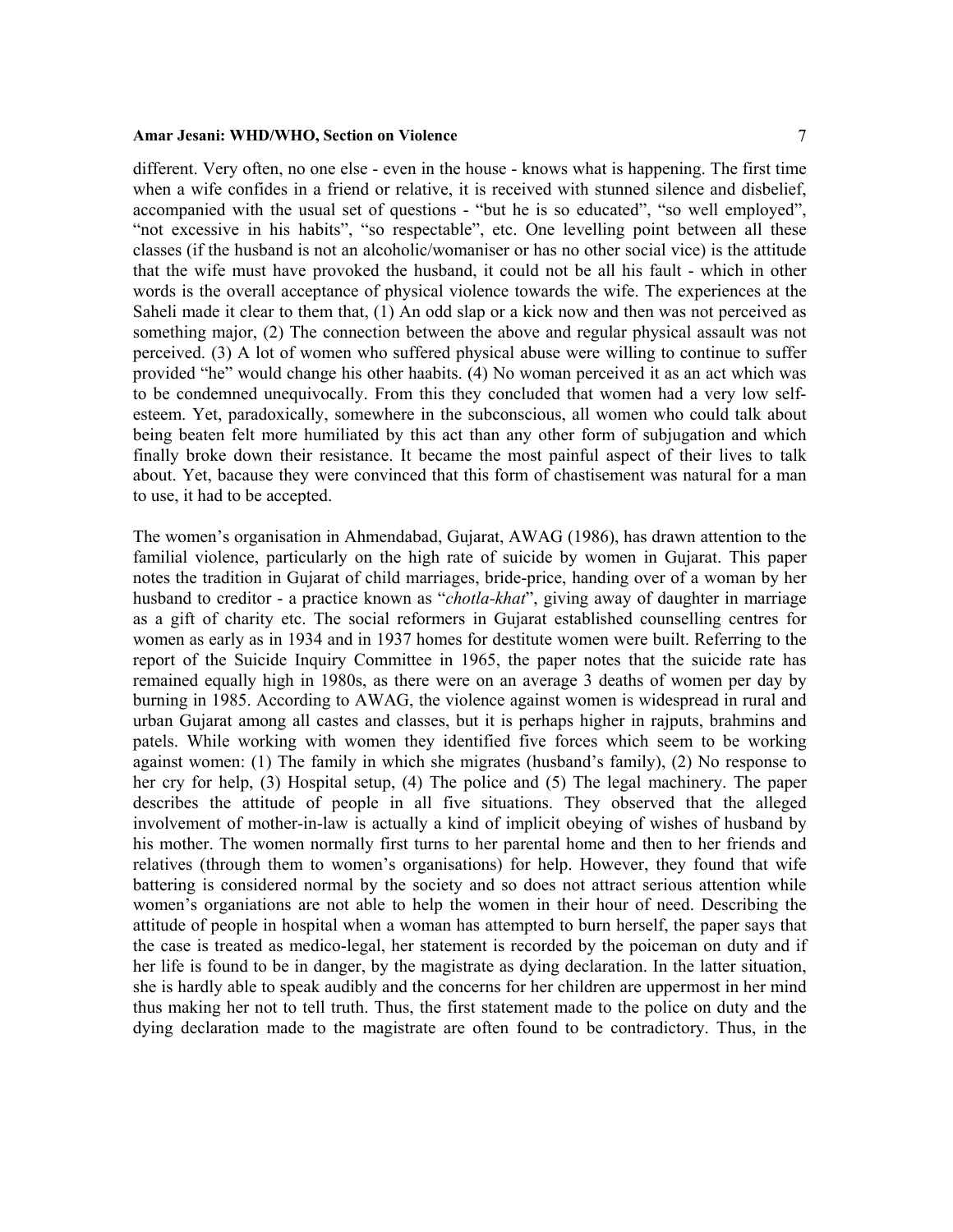Analysing the causes of violence, the AWAG found the victim woman herself contributes to her own destruction by totally accepting all that happened around her. The worst aspect they found was her total acceptance and submission of woman to the violence by the husband. The paper thus explores how the woman internalises such demaging values from her childhood onwards. They conclude that in such a situation, any strategy of intervention will have to be directed at the family and other social setups as well as at the women themselves.

From her experiences at the Wome's Centre, Mumbai, Lata P.M. (1988) narrates many case studies to analyse patterns and causes of violence against women. She begins her paper with the analysis of sex stereotyping which perpetuates biases against women in general. Tracing the history of protests against gender violence in the 19th century Maharashtra, she describes work done by Mahatma Phule and Savitribai Phule against sati and keshavapan (shaving woman's hair after husband's death), and the role played by periodicals like sudharak, subodh patrika and kesri in campaigning against child marriage and the rape of minor girl-wife in marriage. A century after these protests, the family still remains an institution perpetuating violence against women. Quoting from the cases studies done by the Women's Centre she explains the need to seriously take into account, in addition to physical violence, the mental/psychological violence, emotional violence, neglect and sexual abuse. Their experience suggest that the society ignores the violence under the pretext that it is a punishment for infedility (75% of cases studied and helped fell into this category), that it takes place only in the poor and uncultured families, that home is the only safe place for women and to say that it is unsafe is ignored and that women actually ask for such violence through their behaviour. In this paper Lata describes experiences of monitoring a burns ward in a big Municaipal hospital in Mumbai. The Women's Centre and four other organisations involved in this work found that most of patients in the burns ward were women - while a male patient was admitted once in a month, female patients were admitted daily. Further, female patients normally came with over 50% burns, a very unusual thing according to doctors as normally victim is helped by somebody in extinguishing fire. This was seen in cases of men as they normally reported very low percentage of burns. In another paper narrating experiences of the Women's Centre, Nayana Mehta (undated), analyses several case studies to explode societal myths on the causes of family violence.

In the Women's Centre's (1985) report on first five years (1981-5) of its existence, the struggles faced in establishing such a pioneering work, the learning process of activists and volunteer women and the gradual increase in the utilisation of the Centre by women are described. Only 10 women dropped in at the Centre in 1982, but the number increased to 30-35 in 1983 and 1984, and reached 125 in1985. The women who dropped in in 1985, were from different religion, caste, language and class background. While most had marital problems, six of them had problems at work place. Four women had history of prostitution, the hubands of at least 10 women had committed bigamy, in at least four cases the incest or attempted incest were reported. In 1986, the Centre was approached by 66 women with problems while another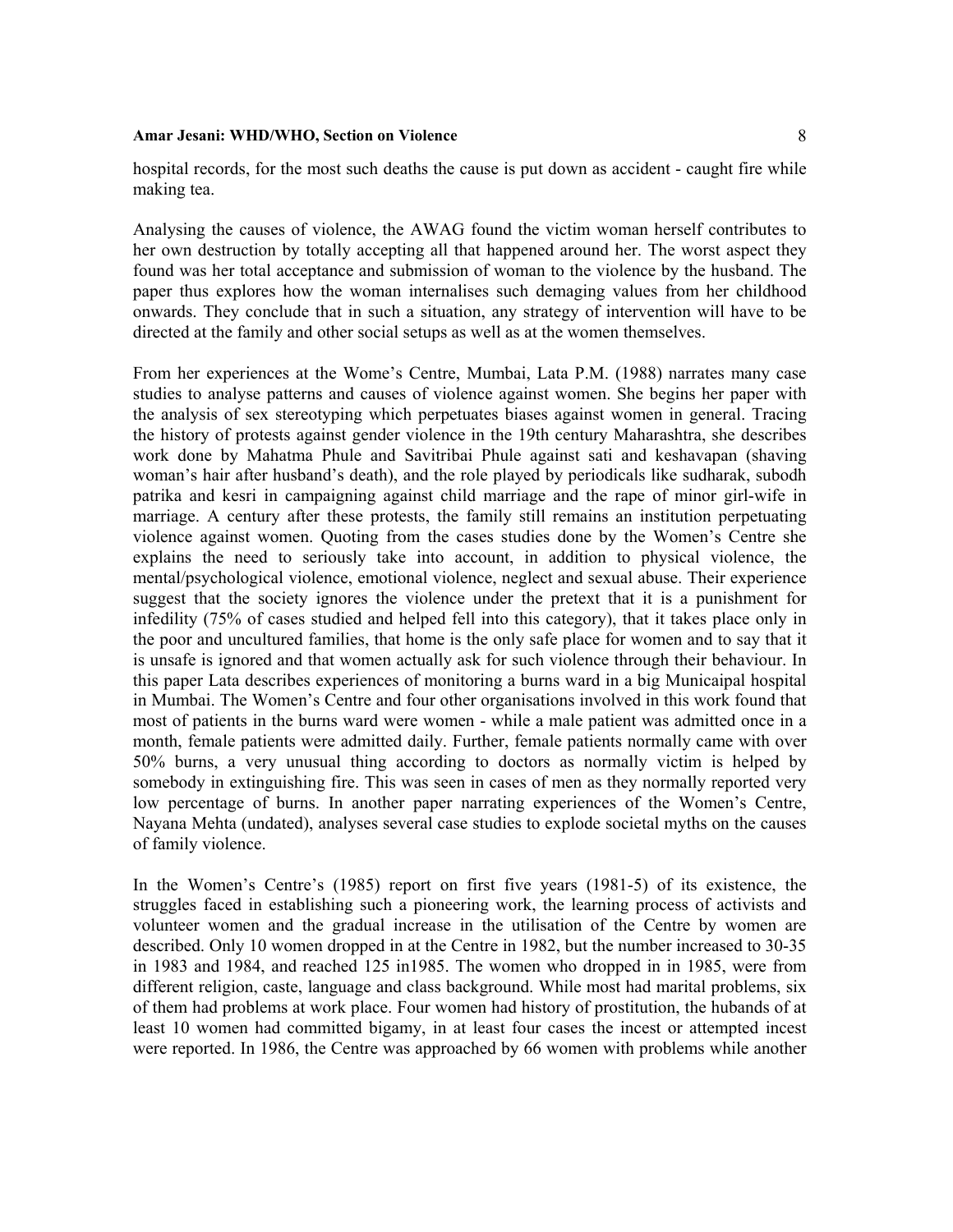25 women used its services such as legal aid, shelter, job, financial help etc. Of the 66, 18 approached with the problems of battering or physical violence, while the rest with other forms of violence and marital problems.

## **EXPERIENCES AND GUIDES ON MEDICAL PROCEDURES**

Flavia Agnes (1990) prepared a handbook on procedures to be followed in a rape case. Medical evidence and the report of the chemical analysis are important supportive evidence to prove sexual intercourse. Knowing well that the medical evidences could be misused by the defendents in the court trial, while explaining the medical procedure in two pages, cautions the woman about it. First of all, she warns against the delay as delay would wipe out evidence. Similarly she advises her to approach doctor before she washes herself. Second, she records the usual reluctance of private doctor in doing the medical examination and in order not to lose time, advises her to go to a public health institution (hospital or PHC). Third, she instructs her to tell doctor she was raped. Fourth, she says that woman should get herself fully examined, including internal examination, taking of vaginal smear etc. and ensure that all injuries (including bruises and bite marks) are properly recorded. Fifth, she warns against allowing the doctor to do *finger test*, which is often done to record if the girl was a virgin at the time of rape. according to this test, if only one finger could be inserted with difficulty into vagina, the girl is termed virgin, and if two fingers could be inserted easily, she is termed as habituated to sexual intercourse. According to Agnes, this test is often used by the defense lawyer to humiliate her or to discredit her evidence. And lastly, since penetration is essential for bringing charge of rape, she advises the woman to ensure that the doctor mentions it.

## **OPINION STUDIES**

Geeta Mishra (1988) from Dept. of Psychology, Guwahati University, Guwahati, Assam, surveyed 1000 male and female teachers and students of the Guwahati University, to understand their opinion on the gender violence, causes of such violence and the ways of improving the condition. A high number of respondents said that bride burning, sati, rape and immoral trafficking are very serious crimes against women. However, cases of sati and bride burning were prctically unknown to them. Unmarried women teachers and students considered suicide by women as a serious problem. Eve teasing was considered very serious by unmarried women students and by male teachers. The male students felt that provocative dresses of women one relevant cause for violence against them, but that was not rated high as a cause by women respondents. The social factors identified by respondents for causing violence included sexy avertisement, general decline in moral vaalues, frustration in life, lack of standard education, men's brutal nature and pornography.The respondents felt that as a consequence of violence, the women victims lose social prestige, get guilt feeling and insecurity, however, they did not feel that such violence lowers victims prospect of marriage. They also opined that in order to improve the situation, women should be given freedom, economic independence, have better protective laws for women and provide female education. While discussing the findings Mishra contends that in the North-East region, marriages are generally with out dowry and with relatively less parental interference. She says that girls are not seen as curse to their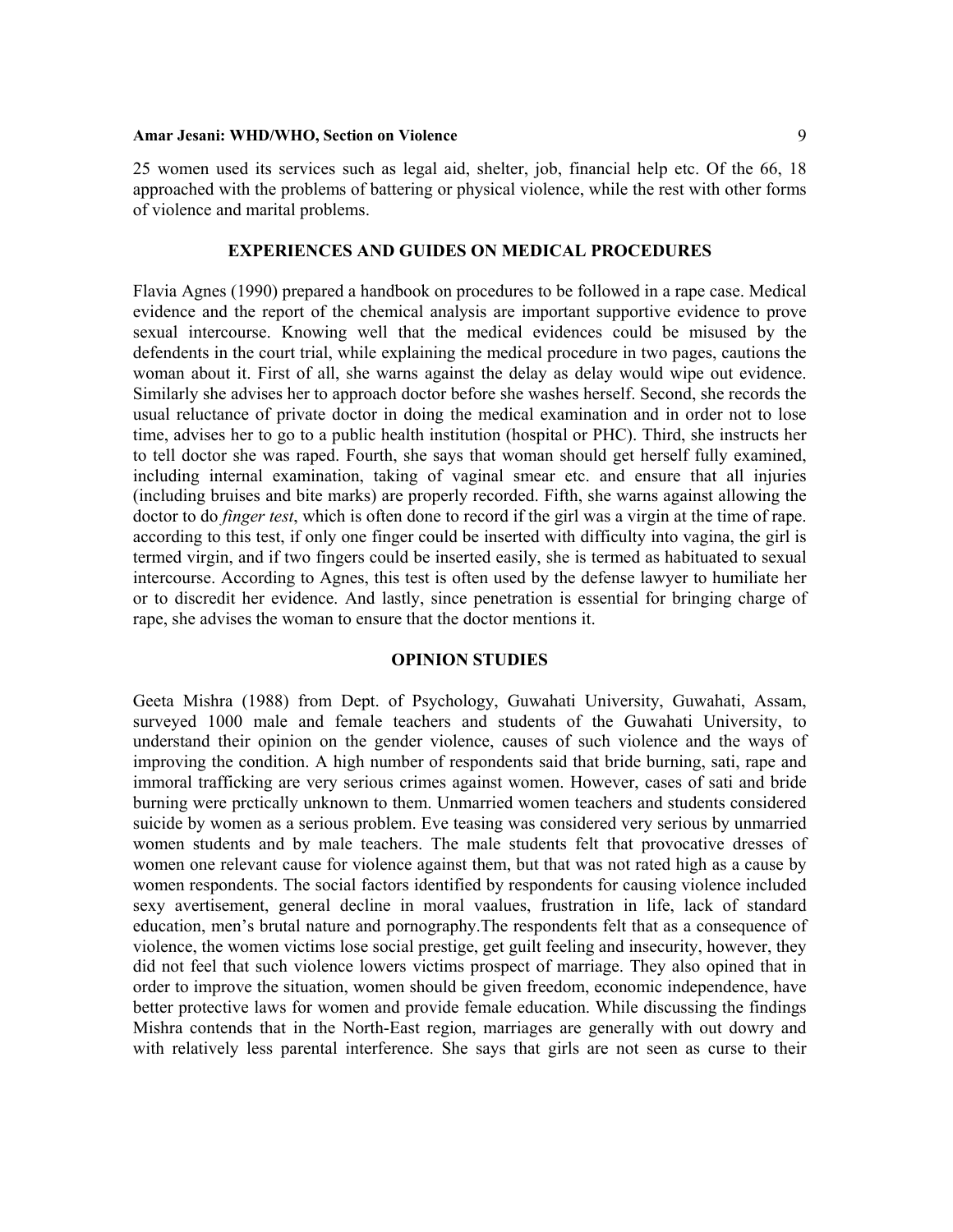parents. She suggests that dawry is positively correlated to the bride burning, sati and suicide, and therefore, efforts should be made to stop the dowry.

Sharma and Singh (1988) from the College of Home Science, Punjab Agricultural University, surveyed 40 male and 40 female class four employees of the Punjab Agricultural University, Ludhiana to understand their opinion on the violence against women. Though the study uses small sample of University employed respondents, its findings reveal the attitude of society to women. A very high proportion of men and women respondents felt that not educating women, keeping them in the joint family, early marriage, rape, prostitution, wife beating and illtreatment of widows were violence against women. On the other hand, very small proportion of respondents of both sexes considered sex selection or desiring a male child, the dowry system, not giving a share in parental property as violence against women. The divergence in responses of male and female respondents came primarily on issues like purdah system (two third of men supported as compared to only one third of women) and allowing women to work outside (58% men opposed as against only 7% women). On disaggregating responses according to the age of the respondents, they found that while those in older age groups tended to accept violence against women, the younger age groups resented it.

## **MEDICO-LEGAL RESPONSE TO VIOLENCE AGAINST WOMEN**

Shally Prasad's (1996) study in Delhi is one of the rare study on medical response to violence against women. After examining the attitude and response of the police and the legal profession to the violence against women, Prasad found the conspiracy of silence on the part of physicians. She found that the private as well as state-employed physicians seldom acknowledged the cause and totality of woman's injuries nor did they make referrals to counselling services or women's organisations. The physicians generally avoid involvement in gender based abuse because of the negative social stigma. Physicians' general attitude of denial is manifested through delayed and often inappropriate medical examinations, denial of the crime and health impact on women, and limited health care assistance beyond immediate trauma. Often physicians deliberately do not ask questions regarding the cause of injuries because they do not want to be involved in a legal case. Her interviews with over 30 survivors of abuse and health care providers showed that long term care, STD screening, counseling and preventive care not generally included in examination of victims of abuse. On the other hand, the case studies of rape survivors showed that physicians often did not conduct thorough nd time-sensitive medical examinations, which resulted in the loss of valuable medical evidence. According to her, particularly problematic for proving a case of assault or rape is the lack of routine forensic testing capable of linking sperms or blood samples to particular individuals. Since medical technology for identifying the identity of aggressor is not available for criminal purposes and medical evidence of asault is difficult to retrieve, "consent", or "likelihood of consent" is the basis of the legal argument against an alleged ggressor. On the basis of her findings, she makes recommendations that Medical Association should be motivated to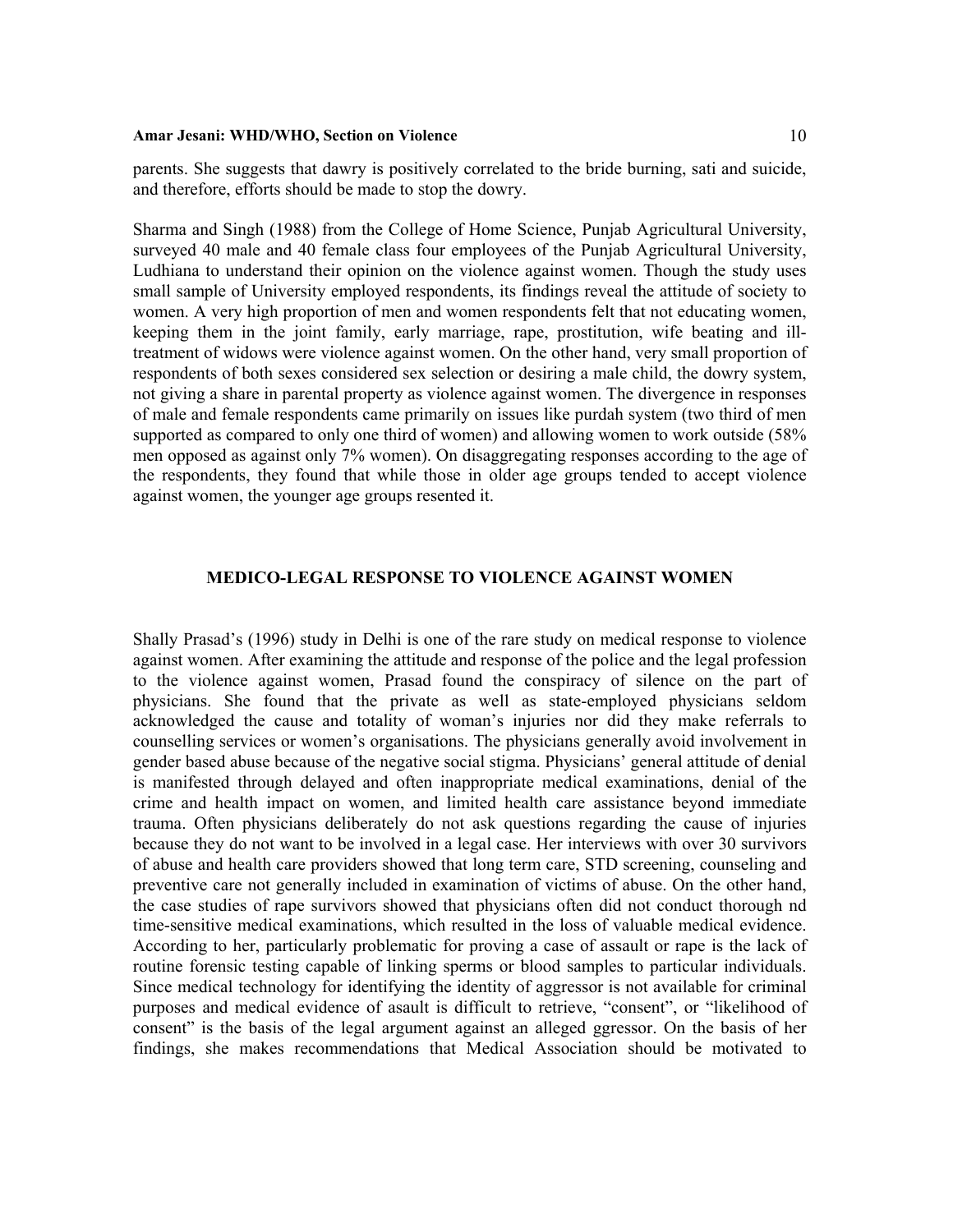upgrade rape protocol, implement comprehensive treatment and long term care for survivors, implement similar training and refresher training for medical students and doctors etc. She also makes a pleas for establishment of the central bureau of forensic specialists in public hospitals to coordinate the collection of medical evidence.

## **GENERAL:**

Kelkar (1985), noted that "investigations have indicated that women burning is prevalent all over the country, it most acute in Delhi, Haryna, Punjab, the Western UP and the Saurashtra region in Gujarat". According to her, the maximum "dowry deaths" in the Western UP were reported from Thakur and Brahmin caste groups. These caste groups are high caste and have a recorded history of femle infanticide. She says that the Gujarat Suicide Enquiry Committee report of 1960s noted that 90% of suicide cases were of women in Gujarat. This report stated that 867 women committed suicide due to "family tension" (as against 302 men) and "particularly in the cases of poorer women, the causes of the tension were often related to dowry". Analysing the dowry problem, she contends that the dowry witch-hunt in India stems from women's subordination in the structure of material production, the organisation of marriage and family and the sexual division of labour; these create gender-specific personalities - men tend to value their role as the principal one in the national economy and "bread winners" and supporters of the family, while women are excessively undervalued for their dependence, ignorance of outside world and pre-occupation with children and household chores.

In a sharp critique of the state of Women's Studies in India, Upendra Baxi (1987), gives a call to prevent WS from becoming yet another oppressive scientific domain. Criticizing the dichotomy between discourse and praxis, he suggests that all institutions persuing research and other academic work should be involved in activist articulation and intervention. According to him, mainstram social sciences in India have altogether ignored the fact that India is a very violent society. There do not exist even pre-theoretical discourses on violence in India. Compared with the practice of violence in India, there is a total denial of discourse on violence. In other word, we do not have in India even an androcentric discourse on social and political violence. Feminization of social thought and practice must begin, then, with meditations on violence against women as a key to approach towards collective political violence in India. He suggests that every funded institution, scholar and fellow of the ICSSR be required, as a duty, and as a condition of grants to organise public opinion and social action in their area on every major reported incidence of violence against women.

Vibhuti Patel (1985) critique various theories of violence - statism which views it as law and order, Gandhians who voew it as a moral and ethical issue, liberals consider it as a violation of the sanctity of an individual and the traditional Marxist attribute it to the institution of private property - and advances a socialist feminist view. Accordingly, the patriarchy must be emphasised as the institutional source of violence against women and contextualised with other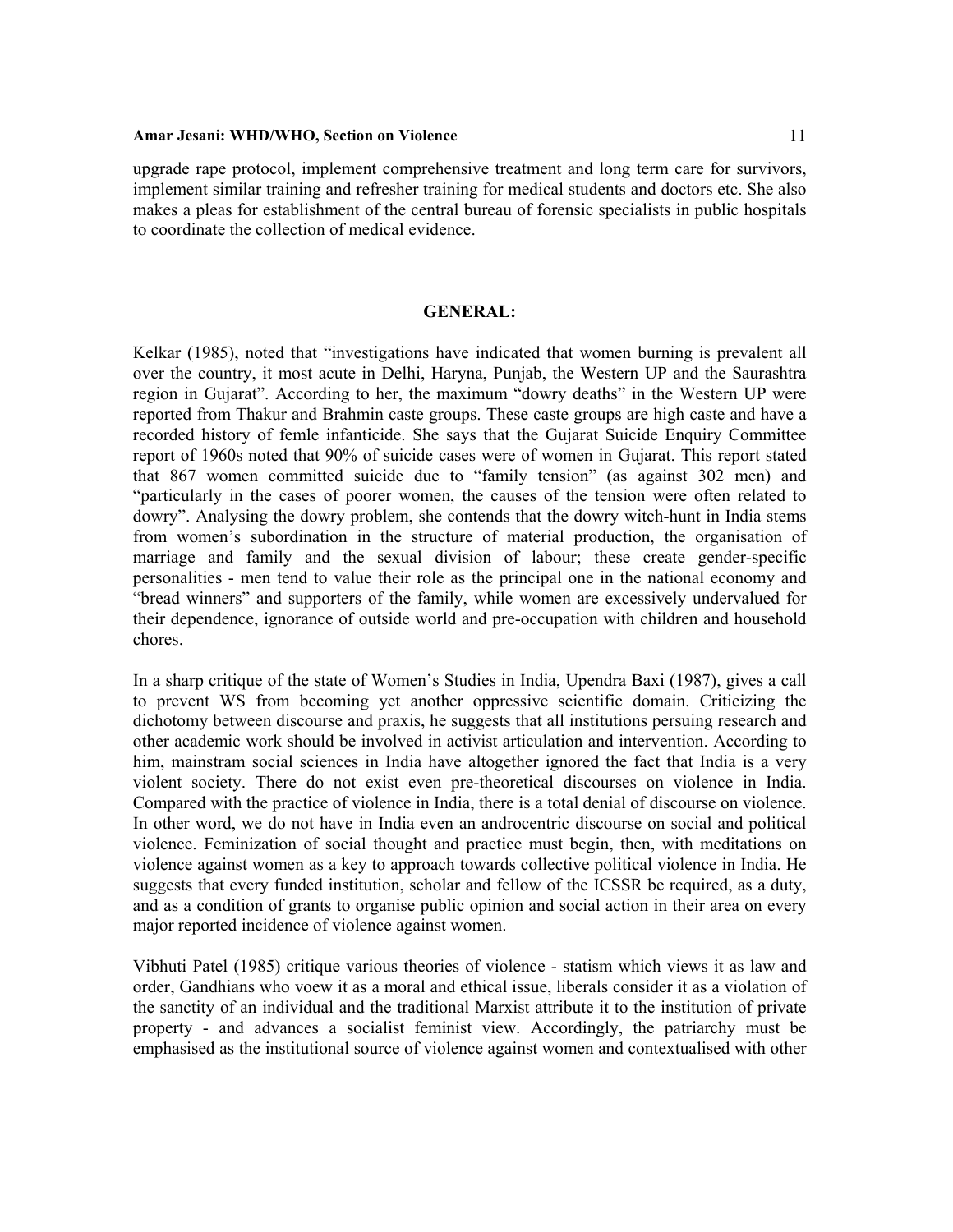realities of class, caste and race. According to Saguna Pathy (1985), the form of violence on women takes historical dimension, and the violence on women and their subordintion are to be traced within the operation of the family structure and the labour process.

## **Absracts: (Original papers/books not scanned)**

TITLE: Violence against women: dynamics of conjugal relations.

## AUTHOR: Madhurima

SOURCE: New Delhi, India, Gyan Publishing House, 1996. 264 p.

ABSTRACT: The study of domestic violence in India reported in this book sought to determine the nature, extent, and frequency of wife abuse; to identify the correlates of physical violence directed by husbands against wives; and to reveal the coping mechanisms used by victims. Data were gathered from 200 interviews and 8 case studies conducted among 4 social classes in the city of Chandigarh. The first chapter provides an overview of the problem of wife abuse, including a review of the literature on the incidence of violence, on precipitating factors, and on coping mechanisms. This chapter also describes the research methodology used in the study. Chapter 2 discusses the widespread nature of the incidence of violence. Chapter 3 examines the correlates of physical violence against wives in terms of demographic variables, social variables, and dependency. No single factor is responsible for wife abuse, but younger age at marriage, lower class status, and dependency provide an enabling context for victimization. The analysis of coping behavior relayed in chapter 4 highlights the subjective dependency of married Indian women. Chapter 5 presents 8 case histories of victims who sought help in dealing with abuse. The final chapter summarizes the findings and concludes that conflict starts when wives question their unequal status and traditional power relations. Thus, application of an interactional perspective is a useful explicative tool.

DOCUMENT NUMBER: PIP 120707

TITLE: Networks, support groups, and domestic violence.

AUTHOR: Sen P

SOURCE: DEVELOPMENT IN PRACTICE. 1996 Nov;6(4):364-7.

ABSTRACT: This article discusses recent preliminary research findings on domestic violence against women in Calcutta, India, during 1994-95 and other evidence from around the world. The Beijing Conference on Women affirmed that physical, sexual, and psychological abuse of women occurs regardless of income, class, or culture. The author found from interviews with 47 abused Indian women from a mixture of backgrounds that middle-class women were the most private and difficult to interview. Findings from interviews suggest that women can resist or challenge the abuse by men, and resolution is the end to abuse. The research aimed to identify factors that enhanced resistance and resolution. Over 66% of abused women responded by informing others or crying or offering resistance. Single women and mothers are vulnerable due to stereotyping and economic insecurity. Women's groups recommend formation of shelters for abused women, income generation programs, and training projects, but funding is frequently limited for such activities. Some abused women are unaware of their rights or do not seek help from agencies. Illiteracy interferes with exchanges of pertinent information. Women in the Indian study did not accept violence as part of marriage. 70% of the women stated that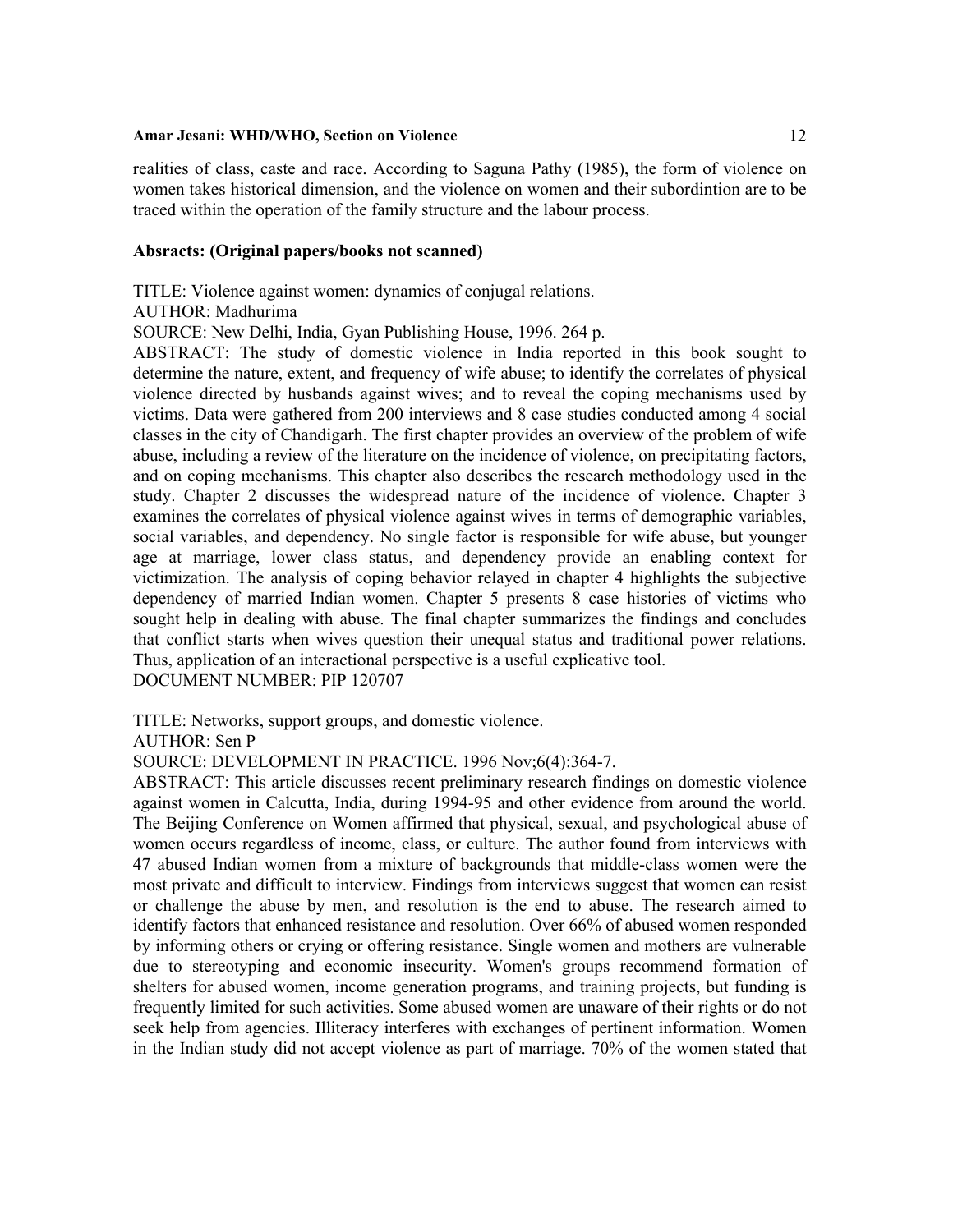after reporting the violence there was resolution. For sexual violence, resolution did not occur, and Indian law does not treat marital rape as a criminal offense. Most of the abused Indian women had contacts with governmental or other organizations. It appears that outside support is important to resolution and nonviolent relationships. Employment that is home-based isolates women and may not be useful as a resource for achieving resolution. Groups need to focus on capacity-building.

DOCUMENT NUMBER: PIP 118947

TITLE: Till death us do part. Dowries contribute to a rise in violence against Indian women. AUTHOR: Sarkar J

SOURCE: FAR EASTERN ECONOMIC REVIEW. 1993 Oct 28;:40, 42.

ABSTRACT: Indian dowries can range from Rs. 7000 to 10,000 for an unemployed rural youth with a small farm to Rs. 1 million for the highest ranking government officer. The dowry market and consumerism have changed requirements for the groom from a radio-tape player, a bicycle, and a wrist watch to a portable television and a scooter. Weddings are the major occasion for spending sprees. Dowries were once used as a means of social mobility and were optional. The current practice is now mandatory, and the extent of bargaining and retaliation for dissatisfied grooms or their families can be extreme. Both arranged and love marriages require dowries. Elopement or the kidnapping of the prospective groom for formalizing a wedding are being used as alternatives. Upper caste Hindus began the practice as a religious custom of showering the bride with jewels and presents. Now even Muslims and Christians in India expect dowries. In Orissa state, the Orissa Limitation of Expenditure on Marriage Act of 1993 was passed; penalties were given to those incurring wedding expenses greater than Rs. 25,000 or inviting more than 50 people to a wedding reception. In 1961, the federal Dowry Prohibition Act was passed, but not enforced. The social rule predominated. The complications of maintaining the social rule have included crime and extortion long after the marriage. Estate law treats gender equally, but dowry is used as a means of full and final payment of the daughter's claim. Violence against women and even murder, if dowry is not paid over a period of time, has occurred. Such violence against women has been recorded by government agencies particularly in the states of Madhya Pradesh, Uttar Pradesh, Maharashtra, Andhra Pradesh, and Rajasthan, and the northern union territory of Delhi. 68.3% of violent crimes against women occurred in these states.

DOCUMENT NUMBER: PIP 090873

TITLE: Violence against women: new movements and new theories in India.

AUTHOR: Omvedt G

SOURCE: New Delhi, India, Kali for Women, 1990. [2], 42 p.

ABSTRACT: Domestic violence and violence against women have been issues of the women's liberation movement in India since their rise during 1974-75. This essay focused on the writings of Sharad Patil, Sharad Joshi, and Vandana Shiva, activists who incorporate women's issues into India's anti-caste, farmers', and ecology movements, respectively. The Patna Conference in February 1988 identified social forms of violence against women and economic exploitation. Violence may take different forms among castes, such as the practice of "purdah," the cultural seclusion of women in the home; sati, the ancient practice of coercing widows into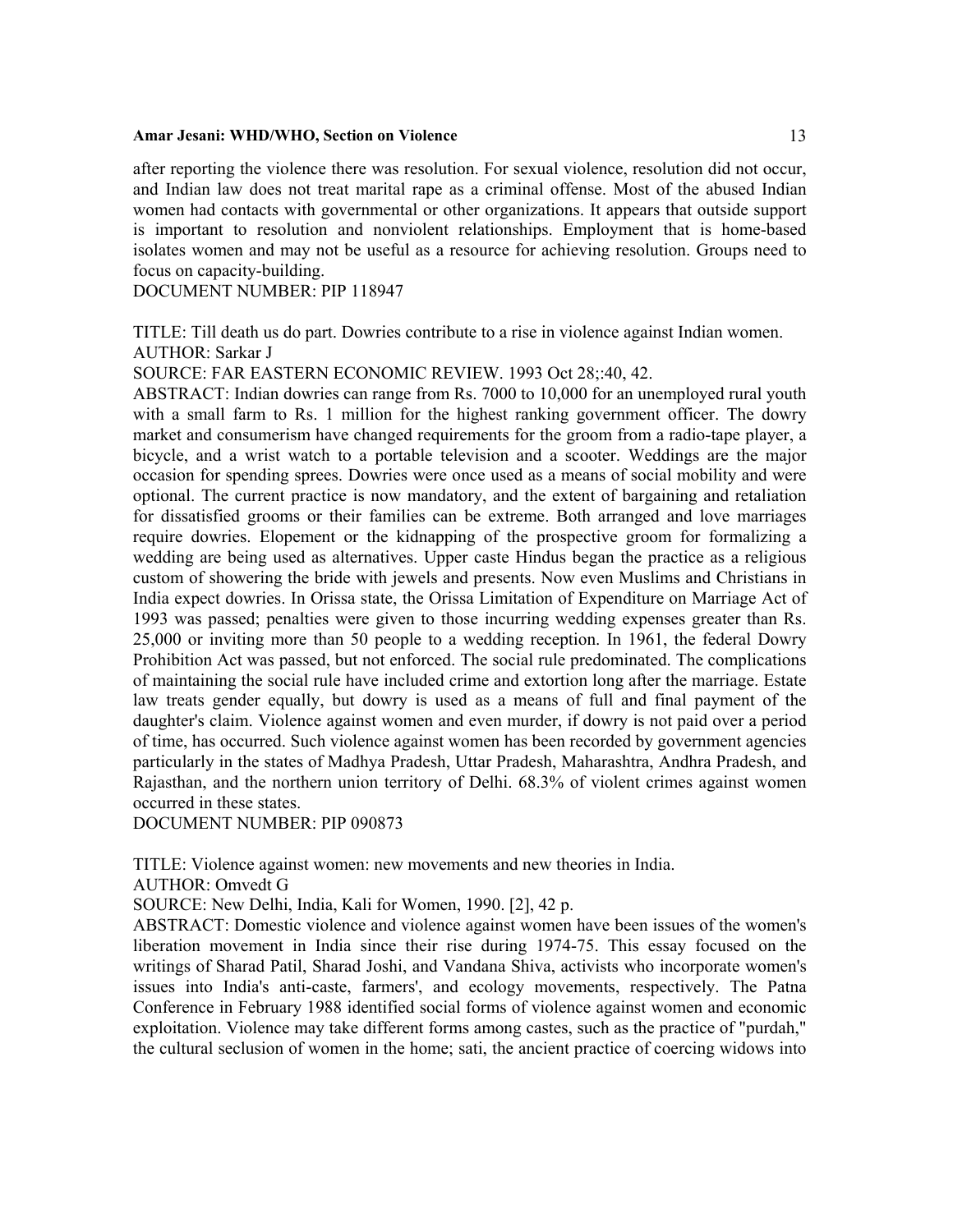sharing their husbands' funeral pyres; dowry deaths, the burning to death of wives over dowry disputes; female infanticide or selective abortions; and external violence in the threat of rape. Several cultural traditions may provide resources for women's struggle: the tradition of "virangana" or heroic, fighting women, and the cultural depiction of women as sources of power and creativity. India's early feminism, an evolution of Marxism, emphasized patriarchy, production, and exploitation, and tended to ignore the concept of women's power. Western feminism offers a simplistic dichotomy of violent, oppressive men versus nurturing, peaceful women. It is anti-technology to the point of being anti-development. Innovative theories are arising among mass movements of rural poor women. Women's status was challenged by Jotiba Phule, who wrote about the violence of conquest, attacked the "holy writings" of Hinduism, and condemned male domination in the family. His later writings stressed the equality between genders. His work is continued by Sharad Patil's anti-caste activism. Sharad Joshi was one of the founders of Shetkari Sanghatana, a powerful women's and farmer's organization in Maharashtra. Vandana Shiva, aligned with the Chipko movement in environmental resistance to deforestation in the Himalayas, draws on Gandhism. Shiva views toiling women as the basis of power for change. The women's drive for political power has been spearheaded by Shetkari Mahila Aghadi and the 1986 Chandwad Conference Resolutions. Women's groups are struggling with changing the relations between human beings and the methods and process of action.

DOCUMENT NUMBER: PIP 104764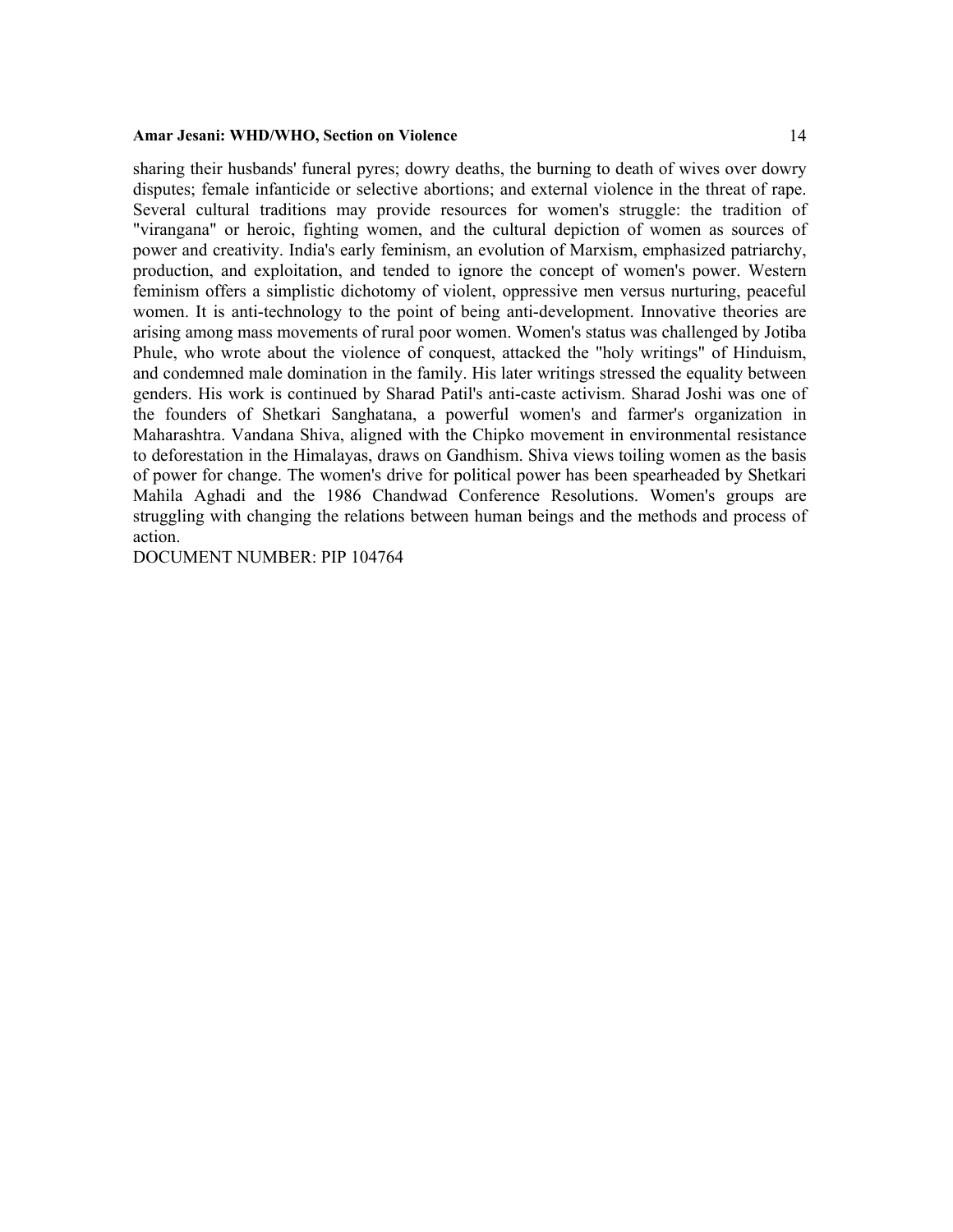## **References:**

- 1. Agnes Flavia (1984), *"Violence in the family: Wife beating",* Bombay: Women's Centre, pp.23.
- 2. Agnes Flavia (1990), *"Journey to Justice: Procedures to be followed in a rape case",* Mumbai: Majlis, pp.68.
- 3. AWAG (1986), *"Familial violence and women"*, Ahmedabad: AWAG, Paper presented at the Third National Conference on Women's Studies, Chandigarh, pp.11.
- 4. Baxi Upendra (1987), "Towards the liberation of Women's Studies", in *ICSSR Newsletter,* Vol. XVIII (3), Oct-Dec, 1987, pp.1-13.
- 5. Bhatti Ranbir Singh, *"Sociocultural dynamics of family violence",* Bangalore: NIMHANS, (Mimeo, undated and unpublished)
- 6. Datar Chhaya (Ed) (1993), "Deserted women break their silence", in *"The struggle against violence"*, Calcutta: Stree, pp.198.
- 7. D'Mello Flavia, Savara Mira (undated), *"Violence in the family: Wife beating",* Bombay: Faminist Resource Centre, pp.16 (paper presented at the women's conference) and by the same authors (undated), *"Violence in the family: A survey on wife beating",* Bombay: Faminist Resource Centre, pp.12
- 8. Economic and Social Council, (1992), *"Report of the Working Group on Violence Against Women"* United Nations, Vienna. E/CN.6/WG.2/1992/L.3 (As quoted in Heise Lori L. (1994), *"Violence against women: The hidden health burden",* Washington DC, World Bank, pp.72)
- 9. Heise Lori L. (1994), *"Violence against women: The hidden healt burden",* Washington DC, World Bank, pp.72.
- 10. Ganesh Anita (undated), *"Childhood Sexual Abuse of Girls",* Bangalore: Samvada, Preliminary report of workshop series and survey, pp.26.
- 11. Haksar Nandita, "Women nd violence", in *Economic and Political Weekly,* December 6, 1986, pp. 2126-7 (this paper is her report of the workshop on Women and Violence at the Third National Conference on Women's Studies at Chandigarh).
- 12. Heise Lori L., Raike Alanagh, Watts Charlotte H., Zwi Anthony B. (1994), "Violence against women: A neglected public health issue in less developed countries", in *Social Science Medicine*, Vol.39, No.9, pp 1165-1179.
- 13. Kelkar Govind (1985), *"Women and structural violence in India"*, New Delhi: Centre for Women's Development Studies: Occasional Paper.
- 14. Lata P.M. (1988), *"Violence within family: Experiences of a feminist support group"*, Mumbai: Women's Centre, pp.13 (mimeo).
- 15. *"Laws on Manu"* (1991) *,* New Delhi: Penguin Books.
- 16. Mahajan A (1990), "Instigators of Wife Battering", in Sood Sushma (Ed.), *"Violence Against Women",* Jaipur: Arihant Publishers.
- 17. Mahajan A, Madhurima, (1995) "*Family violence and abuse in India*", New Delhi: Deep and Deep Publication, 1995, pp. 178.
- 18. Mehta Nayana (undated), *"Sociology of battered women: Empirical studies",* Mumbai: Women's Centre, pp.17 (mimeo)